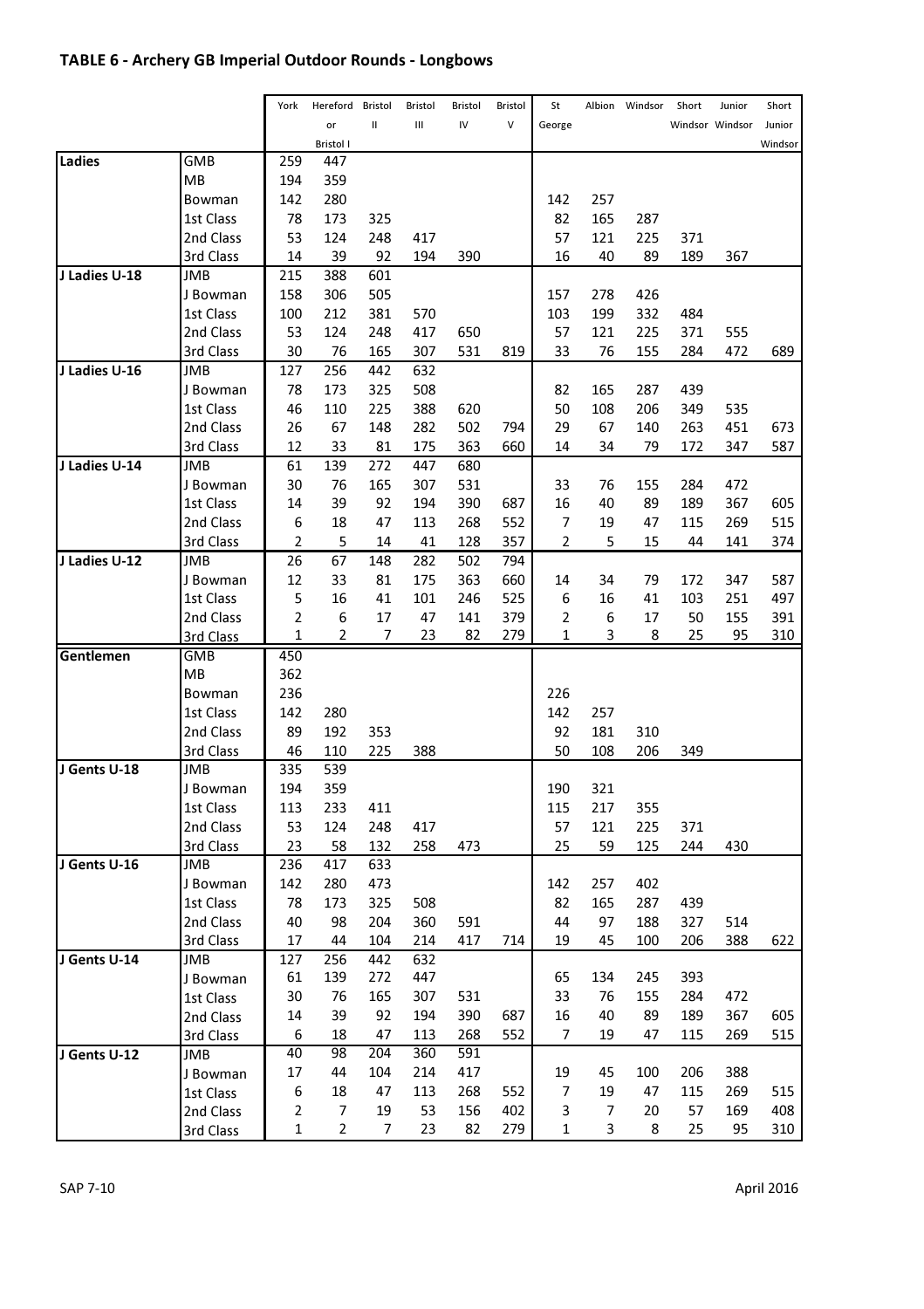## TABLE 10 - Archery GB Imperial Outdoor Rounds - Longbows

|               |                         | New            | Long           | Western | Short   | Junior  | Short   | American | St       |
|---------------|-------------------------|----------------|----------------|---------|---------|---------|---------|----------|----------|
|               |                         | Western        | Western        |         | Western | Western | Junior  |          | Nicholas |
|               |                         |                |                |         |         |         | Western |          |          |
| Ladies        | GMB                     |                |                |         |         |         |         |          |          |
|               | MB                      |                |                |         |         |         |         |          |          |
|               | Bowman                  | 72             | 168            |         |         |         |         |          |          |
|               | 1st Class               | 37             | 99             | 193     |         |         |         | 240      |          |
|               | 2nd Class               | 24             | 69             | 144     | 248     |         |         | 188      |          |
|               | 3rd Class               | 6              | 20             | 49      | 103     | 219     |         | 74       | 182      |
| J Ladies U-18 | JMB                     |                |                |         |         |         |         |          |          |
|               | J Bowman                | 81             | 185            | 314     |         |         |         | 355      |          |
|               | 1st Class               | 49             | 124            | 231     | 354     |         |         | 277      |          |
|               | 2nd Class               | 24             | 69             | 144     | 248     | 403     |         | 188      | 341      |
|               | 3rd Class               | 13             | 41             | 92      | 175     | 318     | 516     | 129      | 267      |
| J Ladies U-16 | <b>JMB</b>              |                |                |         |         |         |         |          |          |
|               | J Bowman                | 37             | 99             | 193     | 310     |         |         | 240      |          |
|               | 1st Class               | 20             | 61             | 129     | 229     | 382     |         | 172      | 323      |
|               | 2nd Class               | 11             | 36             | 81      | 158     | 298     | 497     | 116      | 249      |
|               | 3rd Class               | 5              | 17             | 42      | 92      | 201     | 399     | 66       | 167      |
| J Ladies U-14 | <b>JMB</b>              |                |                |         |         |         |         |          |          |
|               | J Bowman                | 13             | 41             | 92      | 175     | 318     |         | 129      | 267      |
|               | 1st Class               | 6              | 20             | 49      | 103     | 219     | 419     | 74       | 182      |
|               | 2nd Class               | $\overline{2}$ | 9              | 24      | 56      | 137     | 319     | 39       | 113      |
|               | 3rd Class               | $\mathbf{1}$   | $\overline{2}$ | 7       | 18      | 54      | 175     | 12       | 44       |
| J Ladies U-12 | JMB                     |                |                |         |         |         |         |          |          |
|               | J Bowman                | 5              | 17             | 42      | 92      | 201     | 399     | 66       | 167      |
|               | 1st Class               | $\overline{2}$ | 8              | 20      | 49      | 124     | 300     | 34       | 102      |
|               | 2nd Class               | 1              | 3              | 8       | 21      | 61      | 191     | 14       | 50       |
|               | 3rd Class               |                | 1              | 3       | 9       | 31      | 119     | 6        | 25       |
| Gentlemen     | GMB                     |                |                |         |         |         |         |          |          |
|               | MB                      |                |                |         |         |         |         |          |          |
|               | Bowman                  | 129            |                |         |         |         |         |          |          |
|               | 1st Class               | 72             | 168            |         |         |         |         |          |          |
|               | 2nd Class               | 42             | 111            | 211     |         |         |         | 258      |          |
|               | 3rd Class               | 20             | 61             | 129     | 229     |         |         | 172      |          |
| J Gents U-18  | <b>JMB</b>              |                |                |         |         |         |         |          |          |
|               | J Bowman                | 103            | 220            |         |         |         |         |          |          |
|               | 1st Class               | 56             | 138            | 251     |         |         |         | 296      |          |
|               | 2nd Class               | 24             | 69             | 144     | 248     |         |         | 188      |          |
|               | 3rd Class               | 9              | 31             | 72      | 143     | 277     |         | 105      | 232      |
| J Gents U-16  | JMB                     |                |                |         |         |         |         |          |          |
|               | J Bowman                | 72             | 168            | 292     |         |         |         | 335      |          |
|               | 1st Class               | 37             | 99             | 193     | 310     |         |         | 240      |          |
|               | 2nd Class               | 18             | 54             | 116     | 210     | 361     |         | 157      | 304      |
|               | 3rd Class               | 7              | 23             | 56      | 116     | 238     | 439     | 84       | 198      |
| J Gents U-14  | JMB                     |                |                |         |         |         |         |          |          |
|               | J Bowman                | 28             | 79             | 159     | 268     |         |         | 204      |          |
|               | 1st Class               | 13             | 41             | 92      | 175     | 318     |         | 129      | 267      |
|               | 2nd Class               | 6              | 20             | 49      | 103     | 219     | 419     | 74       | 182      |
|               |                         | $\overline{2}$ | 9              |         |         |         |         | 39       |          |
| J Gents U-12  | 3rd Class<br><b>JMB</b> |                |                | 24      | 56      | 137     | 319     |          | 113      |
|               |                         | 7              | 23             | 56      | 116     |         |         | 84       |          |
|               | J Bowman                |                |                |         |         | 238     |         |          | 198      |
|               | 1st Class               | 2              | 9              | 24      | 56      | 137     | 319     | 39       | 113      |
|               | 2nd Class               | $\mathbf 1$    | 3              | 9       | 24      | 70      | 208     | 17       | 57       |
|               | 3rd Class               |                | $\mathbf{1}$   | 3       | 9       | 31      | 119     | 6        | 25       |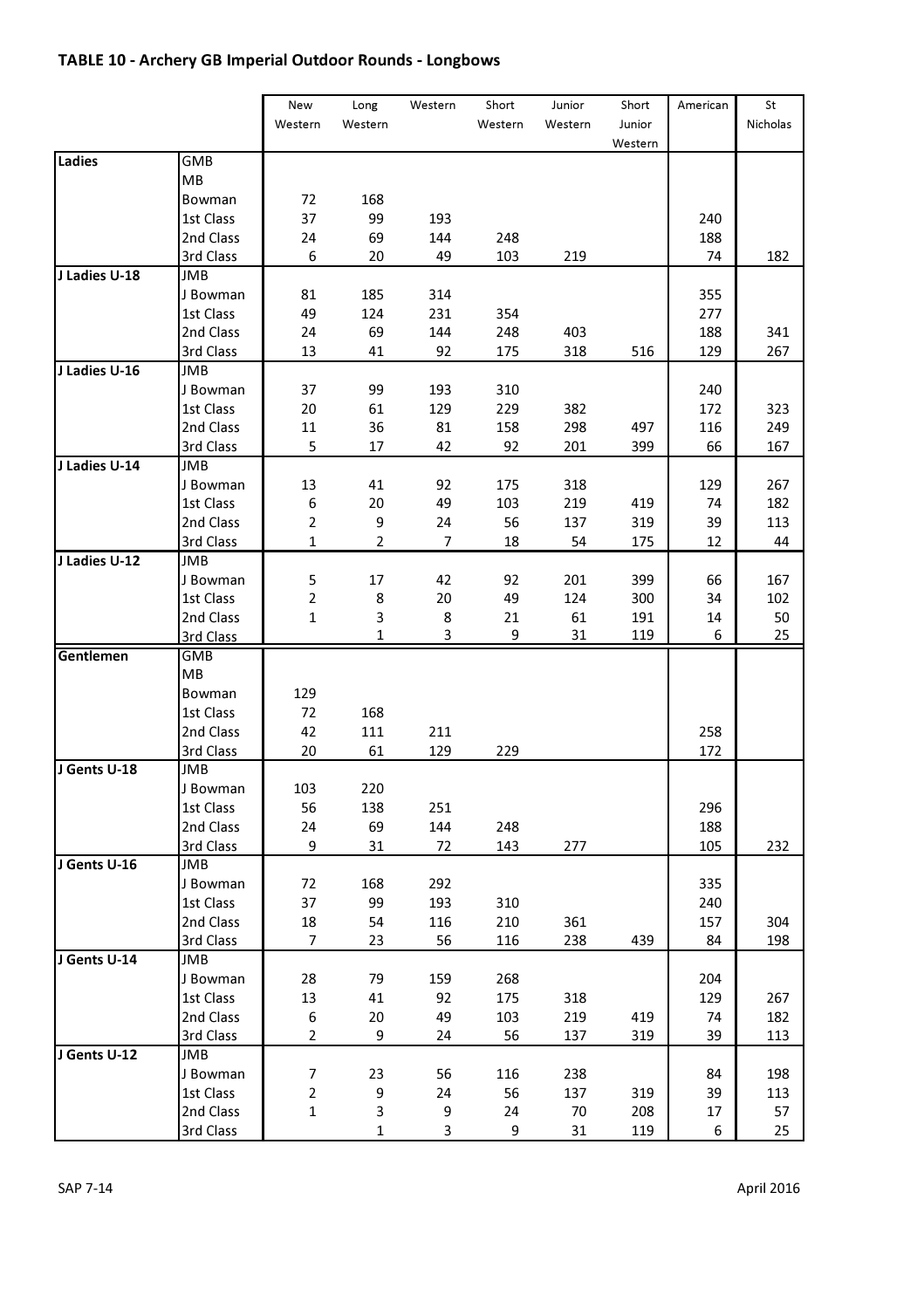# TABLE 14 - Archery GB Imperial Outdoor Rounds - Longbows

| National National<br><b>National National</b><br>Junior<br>Warwick Warwick<br>Warwick Warwick Junior<br>National<br>Ladies<br>GMB<br>MВ<br>47<br>109<br>Bowman<br>1st Class<br>24<br>63<br>133<br>35<br>2nd Class<br>15<br>43<br>98<br>170<br>12<br>72<br>124<br>3rd Class<br>3<br>12<br>32<br>68<br>145<br>3<br>10<br>24<br>52<br>110<br>J Ladies U-18<br><b>JMB</b><br>53<br>121<br>221<br>J Bowman<br>1st Class<br>31<br>79<br>247<br>160<br>43<br>98<br>170<br>35<br>72<br>2nd Class<br>15<br>280<br>12<br>124<br>201<br>3rd Class<br>8<br>25<br>62<br>117<br>216<br>360<br>6<br>21<br>46<br>87<br>159<br>258<br>J Ladies U-16<br>JMB<br>J Bowman<br>24<br>63<br>133<br>215<br>1st Class<br>13<br>38<br>88<br>156<br>264<br>5<br>2nd Class<br>7<br>22<br>55<br>106<br>201<br>345<br>18<br>41<br>79<br>149<br>249<br>3<br>2<br>3rd Class<br>10<br>28<br>60<br>132<br>269<br>9<br>21<br>46<br>100<br>200<br>J Ladies U-14<br>JMB<br>J Bowman<br>8<br>25<br>62<br>117<br>216<br>3<br>1st Class<br>12<br>32<br>68<br>145<br>284<br>2nd Class<br>5<br>209<br>$\mathbf{1}$<br>5<br>12<br>28<br>1<br>16<br>36<br>88<br>69<br>160<br>1<br>3<br>9<br>3rd Class<br>4<br>11<br>34<br>108<br>1<br>27<br>88<br>J Ladies U-12<br><b>JMB</b><br>3<br>J Bowman<br>10<br>28<br>60<br>132<br>269<br>5<br>1st Class<br>1<br>13<br>32<br>79<br>194<br>$\overline{2}$<br>2nd Class<br>5<br>13<br>38<br>119<br>4<br>10<br>95<br>1<br>31<br>$\mathbf{1}$<br>$\overline{2}$<br>19<br>72<br>$\overline{2}$<br>5<br>16<br>60<br>6<br>1<br>3rd Class<br>Gentlemen<br><b>GMB</b><br>MB<br>Bowman<br>86<br>1st Class<br>47<br>109<br>2nd Class<br>27<br>71<br>146<br>21<br>56<br>106<br>10<br>3rd Class<br>13<br>38<br>88<br>156<br>31<br>65<br>114<br>J Gents U-18<br><b>JMB</b><br>J Bowman<br>68<br>145<br>89<br>1st Class<br>36<br>174<br>2nd Class<br>15<br>43<br>98<br>170<br>12<br>35<br>72<br>124<br>5<br>3rd Class<br>6<br>95<br>16<br>36<br>72<br>139<br>19<br>48<br>186<br>J Gents U-16<br>JMB<br>47<br>109<br>205<br>J Bowman<br>1st Class<br>24<br>63<br>133<br>215<br>2nd Class<br>11<br>33<br>78<br>142<br>27<br>58<br>105<br>248<br>9<br>180<br>3<br>3rd Class<br>4<br>14<br>37<br>76<br>158<br>299<br>12<br>28<br>58<br>119<br>220<br>J Gents U-14<br>JMB<br>18<br>49<br>109<br>185<br>J Bowman<br>62<br>117<br>8<br>25<br>216<br>1st Class<br>3<br>32<br>68<br>145<br>3<br>12<br>284<br>10<br>24<br>52<br>110<br>210<br>2nd Class<br>$\mathbf 1$<br>5<br>5<br>16<br>36<br>88<br>209<br>1<br>12<br>28<br>69<br>160<br>3rd Class<br>J Gents U-12<br><b>JMB</b><br>4<br>14<br>37<br>76<br>158<br>J Bowman<br>5<br>1<br>16<br>36<br>88<br>209<br>1st Class<br>$\overline{2}$<br>6<br>15<br>44<br>130<br>2<br>5<br>12<br>104<br>35<br>2nd Class<br>$\mathbf{1}$<br>$\overline{2}$<br>6<br>19<br>72<br>$\mathbf{1}$<br>5<br>60<br>2<br>16<br>3rd Class |  | New | Long | National | Short | Junior | Short | New | Long | Warwick | Short | Junior | Short |
|-------------------------------------------------------------------------------------------------------------------------------------------------------------------------------------------------------------------------------------------------------------------------------------------------------------------------------------------------------------------------------------------------------------------------------------------------------------------------------------------------------------------------------------------------------------------------------------------------------------------------------------------------------------------------------------------------------------------------------------------------------------------------------------------------------------------------------------------------------------------------------------------------------------------------------------------------------------------------------------------------------------------------------------------------------------------------------------------------------------------------------------------------------------------------------------------------------------------------------------------------------------------------------------------------------------------------------------------------------------------------------------------------------------------------------------------------------------------------------------------------------------------------------------------------------------------------------------------------------------------------------------------------------------------------------------------------------------------------------------------------------------------------------------------------------------------------------------------------------------------------------------------------------------------------------------------------------------------------------------------------------------------------------------------------------------------------------------------------------------------------------------------------------------------------------------------------------------------------------------------------------------------------------------------------------------------------------------------------------------------------------------------------------------------------------------------------------------------------------------------------------------------------------------------------------------------------------------------------------------------------------------------------------------------------------------------------------------------------------------------------------------------------------------------------------------------------------------------|--|-----|------|----------|-------|--------|-------|-----|------|---------|-------|--------|-------|
| Warwick                                                                                                                                                                                                                                                                                                                                                                                                                                                                                                                                                                                                                                                                                                                                                                                                                                                                                                                                                                                                                                                                                                                                                                                                                                                                                                                                                                                                                                                                                                                                                                                                                                                                                                                                                                                                                                                                                                                                                                                                                                                                                                                                                                                                                                                                                                                                                                                                                                                                                                                                                                                                                                                                                                                                                                                                                                   |  |     |      |          |       |        |       |     |      |         |       |        |       |
|                                                                                                                                                                                                                                                                                                                                                                                                                                                                                                                                                                                                                                                                                                                                                                                                                                                                                                                                                                                                                                                                                                                                                                                                                                                                                                                                                                                                                                                                                                                                                                                                                                                                                                                                                                                                                                                                                                                                                                                                                                                                                                                                                                                                                                                                                                                                                                                                                                                                                                                                                                                                                                                                                                                                                                                                                                           |  |     |      |          |       |        |       |     |      |         |       |        |       |
|                                                                                                                                                                                                                                                                                                                                                                                                                                                                                                                                                                                                                                                                                                                                                                                                                                                                                                                                                                                                                                                                                                                                                                                                                                                                                                                                                                                                                                                                                                                                                                                                                                                                                                                                                                                                                                                                                                                                                                                                                                                                                                                                                                                                                                                                                                                                                                                                                                                                                                                                                                                                                                                                                                                                                                                                                                           |  |     |      |          |       |        |       |     |      |         |       |        |       |
|                                                                                                                                                                                                                                                                                                                                                                                                                                                                                                                                                                                                                                                                                                                                                                                                                                                                                                                                                                                                                                                                                                                                                                                                                                                                                                                                                                                                                                                                                                                                                                                                                                                                                                                                                                                                                                                                                                                                                                                                                                                                                                                                                                                                                                                                                                                                                                                                                                                                                                                                                                                                                                                                                                                                                                                                                                           |  |     |      |          |       |        |       |     |      |         |       |        |       |
|                                                                                                                                                                                                                                                                                                                                                                                                                                                                                                                                                                                                                                                                                                                                                                                                                                                                                                                                                                                                                                                                                                                                                                                                                                                                                                                                                                                                                                                                                                                                                                                                                                                                                                                                                                                                                                                                                                                                                                                                                                                                                                                                                                                                                                                                                                                                                                                                                                                                                                                                                                                                                                                                                                                                                                                                                                           |  |     |      |          |       |        |       |     |      |         |       |        |       |
|                                                                                                                                                                                                                                                                                                                                                                                                                                                                                                                                                                                                                                                                                                                                                                                                                                                                                                                                                                                                                                                                                                                                                                                                                                                                                                                                                                                                                                                                                                                                                                                                                                                                                                                                                                                                                                                                                                                                                                                                                                                                                                                                                                                                                                                                                                                                                                                                                                                                                                                                                                                                                                                                                                                                                                                                                                           |  |     |      |          |       |        |       |     |      |         |       |        |       |
|                                                                                                                                                                                                                                                                                                                                                                                                                                                                                                                                                                                                                                                                                                                                                                                                                                                                                                                                                                                                                                                                                                                                                                                                                                                                                                                                                                                                                                                                                                                                                                                                                                                                                                                                                                                                                                                                                                                                                                                                                                                                                                                                                                                                                                                                                                                                                                                                                                                                                                                                                                                                                                                                                                                                                                                                                                           |  |     |      |          |       |        |       |     |      |         |       |        |       |
|                                                                                                                                                                                                                                                                                                                                                                                                                                                                                                                                                                                                                                                                                                                                                                                                                                                                                                                                                                                                                                                                                                                                                                                                                                                                                                                                                                                                                                                                                                                                                                                                                                                                                                                                                                                                                                                                                                                                                                                                                                                                                                                                                                                                                                                                                                                                                                                                                                                                                                                                                                                                                                                                                                                                                                                                                                           |  |     |      |          |       |        |       |     |      |         |       |        |       |
|                                                                                                                                                                                                                                                                                                                                                                                                                                                                                                                                                                                                                                                                                                                                                                                                                                                                                                                                                                                                                                                                                                                                                                                                                                                                                                                                                                                                                                                                                                                                                                                                                                                                                                                                                                                                                                                                                                                                                                                                                                                                                                                                                                                                                                                                                                                                                                                                                                                                                                                                                                                                                                                                                                                                                                                                                                           |  |     |      |          |       |        |       |     |      |         |       |        |       |
|                                                                                                                                                                                                                                                                                                                                                                                                                                                                                                                                                                                                                                                                                                                                                                                                                                                                                                                                                                                                                                                                                                                                                                                                                                                                                                                                                                                                                                                                                                                                                                                                                                                                                                                                                                                                                                                                                                                                                                                                                                                                                                                                                                                                                                                                                                                                                                                                                                                                                                                                                                                                                                                                                                                                                                                                                                           |  |     |      |          |       |        |       |     |      |         |       |        |       |
|                                                                                                                                                                                                                                                                                                                                                                                                                                                                                                                                                                                                                                                                                                                                                                                                                                                                                                                                                                                                                                                                                                                                                                                                                                                                                                                                                                                                                                                                                                                                                                                                                                                                                                                                                                                                                                                                                                                                                                                                                                                                                                                                                                                                                                                                                                                                                                                                                                                                                                                                                                                                                                                                                                                                                                                                                                           |  |     |      |          |       |        |       |     |      |         |       |        |       |
|                                                                                                                                                                                                                                                                                                                                                                                                                                                                                                                                                                                                                                                                                                                                                                                                                                                                                                                                                                                                                                                                                                                                                                                                                                                                                                                                                                                                                                                                                                                                                                                                                                                                                                                                                                                                                                                                                                                                                                                                                                                                                                                                                                                                                                                                                                                                                                                                                                                                                                                                                                                                                                                                                                                                                                                                                                           |  |     |      |          |       |        |       |     |      |         |       |        |       |
|                                                                                                                                                                                                                                                                                                                                                                                                                                                                                                                                                                                                                                                                                                                                                                                                                                                                                                                                                                                                                                                                                                                                                                                                                                                                                                                                                                                                                                                                                                                                                                                                                                                                                                                                                                                                                                                                                                                                                                                                                                                                                                                                                                                                                                                                                                                                                                                                                                                                                                                                                                                                                                                                                                                                                                                                                                           |  |     |      |          |       |        |       |     |      |         |       |        |       |
|                                                                                                                                                                                                                                                                                                                                                                                                                                                                                                                                                                                                                                                                                                                                                                                                                                                                                                                                                                                                                                                                                                                                                                                                                                                                                                                                                                                                                                                                                                                                                                                                                                                                                                                                                                                                                                                                                                                                                                                                                                                                                                                                                                                                                                                                                                                                                                                                                                                                                                                                                                                                                                                                                                                                                                                                                                           |  |     |      |          |       |        |       |     |      |         |       |        |       |
|                                                                                                                                                                                                                                                                                                                                                                                                                                                                                                                                                                                                                                                                                                                                                                                                                                                                                                                                                                                                                                                                                                                                                                                                                                                                                                                                                                                                                                                                                                                                                                                                                                                                                                                                                                                                                                                                                                                                                                                                                                                                                                                                                                                                                                                                                                                                                                                                                                                                                                                                                                                                                                                                                                                                                                                                                                           |  |     |      |          |       |        |       |     |      |         |       |        |       |
|                                                                                                                                                                                                                                                                                                                                                                                                                                                                                                                                                                                                                                                                                                                                                                                                                                                                                                                                                                                                                                                                                                                                                                                                                                                                                                                                                                                                                                                                                                                                                                                                                                                                                                                                                                                                                                                                                                                                                                                                                                                                                                                                                                                                                                                                                                                                                                                                                                                                                                                                                                                                                                                                                                                                                                                                                                           |  |     |      |          |       |        |       |     |      |         |       |        |       |
|                                                                                                                                                                                                                                                                                                                                                                                                                                                                                                                                                                                                                                                                                                                                                                                                                                                                                                                                                                                                                                                                                                                                                                                                                                                                                                                                                                                                                                                                                                                                                                                                                                                                                                                                                                                                                                                                                                                                                                                                                                                                                                                                                                                                                                                                                                                                                                                                                                                                                                                                                                                                                                                                                                                                                                                                                                           |  |     |      |          |       |        |       |     |      |         |       |        |       |
|                                                                                                                                                                                                                                                                                                                                                                                                                                                                                                                                                                                                                                                                                                                                                                                                                                                                                                                                                                                                                                                                                                                                                                                                                                                                                                                                                                                                                                                                                                                                                                                                                                                                                                                                                                                                                                                                                                                                                                                                                                                                                                                                                                                                                                                                                                                                                                                                                                                                                                                                                                                                                                                                                                                                                                                                                                           |  |     |      |          |       |        |       |     |      |         |       |        |       |
|                                                                                                                                                                                                                                                                                                                                                                                                                                                                                                                                                                                                                                                                                                                                                                                                                                                                                                                                                                                                                                                                                                                                                                                                                                                                                                                                                                                                                                                                                                                                                                                                                                                                                                                                                                                                                                                                                                                                                                                                                                                                                                                                                                                                                                                                                                                                                                                                                                                                                                                                                                                                                                                                                                                                                                                                                                           |  |     |      |          |       |        |       |     |      |         |       |        |       |
|                                                                                                                                                                                                                                                                                                                                                                                                                                                                                                                                                                                                                                                                                                                                                                                                                                                                                                                                                                                                                                                                                                                                                                                                                                                                                                                                                                                                                                                                                                                                                                                                                                                                                                                                                                                                                                                                                                                                                                                                                                                                                                                                                                                                                                                                                                                                                                                                                                                                                                                                                                                                                                                                                                                                                                                                                                           |  |     |      |          |       |        |       |     |      |         |       |        |       |
|                                                                                                                                                                                                                                                                                                                                                                                                                                                                                                                                                                                                                                                                                                                                                                                                                                                                                                                                                                                                                                                                                                                                                                                                                                                                                                                                                                                                                                                                                                                                                                                                                                                                                                                                                                                                                                                                                                                                                                                                                                                                                                                                                                                                                                                                                                                                                                                                                                                                                                                                                                                                                                                                                                                                                                                                                                           |  |     |      |          |       |        |       |     |      |         |       |        |       |
|                                                                                                                                                                                                                                                                                                                                                                                                                                                                                                                                                                                                                                                                                                                                                                                                                                                                                                                                                                                                                                                                                                                                                                                                                                                                                                                                                                                                                                                                                                                                                                                                                                                                                                                                                                                                                                                                                                                                                                                                                                                                                                                                                                                                                                                                                                                                                                                                                                                                                                                                                                                                                                                                                                                                                                                                                                           |  |     |      |          |       |        |       |     |      |         |       |        |       |
|                                                                                                                                                                                                                                                                                                                                                                                                                                                                                                                                                                                                                                                                                                                                                                                                                                                                                                                                                                                                                                                                                                                                                                                                                                                                                                                                                                                                                                                                                                                                                                                                                                                                                                                                                                                                                                                                                                                                                                                                                                                                                                                                                                                                                                                                                                                                                                                                                                                                                                                                                                                                                                                                                                                                                                                                                                           |  |     |      |          |       |        |       |     |      |         |       |        |       |
|                                                                                                                                                                                                                                                                                                                                                                                                                                                                                                                                                                                                                                                                                                                                                                                                                                                                                                                                                                                                                                                                                                                                                                                                                                                                                                                                                                                                                                                                                                                                                                                                                                                                                                                                                                                                                                                                                                                                                                                                                                                                                                                                                                                                                                                                                                                                                                                                                                                                                                                                                                                                                                                                                                                                                                                                                                           |  |     |      |          |       |        |       |     |      |         |       |        |       |
|                                                                                                                                                                                                                                                                                                                                                                                                                                                                                                                                                                                                                                                                                                                                                                                                                                                                                                                                                                                                                                                                                                                                                                                                                                                                                                                                                                                                                                                                                                                                                                                                                                                                                                                                                                                                                                                                                                                                                                                                                                                                                                                                                                                                                                                                                                                                                                                                                                                                                                                                                                                                                                                                                                                                                                                                                                           |  |     |      |          |       |        |       |     |      |         |       |        |       |
|                                                                                                                                                                                                                                                                                                                                                                                                                                                                                                                                                                                                                                                                                                                                                                                                                                                                                                                                                                                                                                                                                                                                                                                                                                                                                                                                                                                                                                                                                                                                                                                                                                                                                                                                                                                                                                                                                                                                                                                                                                                                                                                                                                                                                                                                                                                                                                                                                                                                                                                                                                                                                                                                                                                                                                                                                                           |  |     |      |          |       |        |       |     |      |         |       |        |       |
|                                                                                                                                                                                                                                                                                                                                                                                                                                                                                                                                                                                                                                                                                                                                                                                                                                                                                                                                                                                                                                                                                                                                                                                                                                                                                                                                                                                                                                                                                                                                                                                                                                                                                                                                                                                                                                                                                                                                                                                                                                                                                                                                                                                                                                                                                                                                                                                                                                                                                                                                                                                                                                                                                                                                                                                                                                           |  |     |      |          |       |        |       |     |      |         |       |        |       |
|                                                                                                                                                                                                                                                                                                                                                                                                                                                                                                                                                                                                                                                                                                                                                                                                                                                                                                                                                                                                                                                                                                                                                                                                                                                                                                                                                                                                                                                                                                                                                                                                                                                                                                                                                                                                                                                                                                                                                                                                                                                                                                                                                                                                                                                                                                                                                                                                                                                                                                                                                                                                                                                                                                                                                                                                                                           |  |     |      |          |       |        |       |     |      |         |       |        |       |
|                                                                                                                                                                                                                                                                                                                                                                                                                                                                                                                                                                                                                                                                                                                                                                                                                                                                                                                                                                                                                                                                                                                                                                                                                                                                                                                                                                                                                                                                                                                                                                                                                                                                                                                                                                                                                                                                                                                                                                                                                                                                                                                                                                                                                                                                                                                                                                                                                                                                                                                                                                                                                                                                                                                                                                                                                                           |  |     |      |          |       |        |       |     |      |         |       |        |       |
|                                                                                                                                                                                                                                                                                                                                                                                                                                                                                                                                                                                                                                                                                                                                                                                                                                                                                                                                                                                                                                                                                                                                                                                                                                                                                                                                                                                                                                                                                                                                                                                                                                                                                                                                                                                                                                                                                                                                                                                                                                                                                                                                                                                                                                                                                                                                                                                                                                                                                                                                                                                                                                                                                                                                                                                                                                           |  |     |      |          |       |        |       |     |      |         |       |        |       |
|                                                                                                                                                                                                                                                                                                                                                                                                                                                                                                                                                                                                                                                                                                                                                                                                                                                                                                                                                                                                                                                                                                                                                                                                                                                                                                                                                                                                                                                                                                                                                                                                                                                                                                                                                                                                                                                                                                                                                                                                                                                                                                                                                                                                                                                                                                                                                                                                                                                                                                                                                                                                                                                                                                                                                                                                                                           |  |     |      |          |       |        |       |     |      |         |       |        |       |
|                                                                                                                                                                                                                                                                                                                                                                                                                                                                                                                                                                                                                                                                                                                                                                                                                                                                                                                                                                                                                                                                                                                                                                                                                                                                                                                                                                                                                                                                                                                                                                                                                                                                                                                                                                                                                                                                                                                                                                                                                                                                                                                                                                                                                                                                                                                                                                                                                                                                                                                                                                                                                                                                                                                                                                                                                                           |  |     |      |          |       |        |       |     |      |         |       |        |       |
|                                                                                                                                                                                                                                                                                                                                                                                                                                                                                                                                                                                                                                                                                                                                                                                                                                                                                                                                                                                                                                                                                                                                                                                                                                                                                                                                                                                                                                                                                                                                                                                                                                                                                                                                                                                                                                                                                                                                                                                                                                                                                                                                                                                                                                                                                                                                                                                                                                                                                                                                                                                                                                                                                                                                                                                                                                           |  |     |      |          |       |        |       |     |      |         |       |        |       |
|                                                                                                                                                                                                                                                                                                                                                                                                                                                                                                                                                                                                                                                                                                                                                                                                                                                                                                                                                                                                                                                                                                                                                                                                                                                                                                                                                                                                                                                                                                                                                                                                                                                                                                                                                                                                                                                                                                                                                                                                                                                                                                                                                                                                                                                                                                                                                                                                                                                                                                                                                                                                                                                                                                                                                                                                                                           |  |     |      |          |       |        |       |     |      |         |       |        |       |
|                                                                                                                                                                                                                                                                                                                                                                                                                                                                                                                                                                                                                                                                                                                                                                                                                                                                                                                                                                                                                                                                                                                                                                                                                                                                                                                                                                                                                                                                                                                                                                                                                                                                                                                                                                                                                                                                                                                                                                                                                                                                                                                                                                                                                                                                                                                                                                                                                                                                                                                                                                                                                                                                                                                                                                                                                                           |  |     |      |          |       |        |       |     |      |         |       |        |       |
|                                                                                                                                                                                                                                                                                                                                                                                                                                                                                                                                                                                                                                                                                                                                                                                                                                                                                                                                                                                                                                                                                                                                                                                                                                                                                                                                                                                                                                                                                                                                                                                                                                                                                                                                                                                                                                                                                                                                                                                                                                                                                                                                                                                                                                                                                                                                                                                                                                                                                                                                                                                                                                                                                                                                                                                                                                           |  |     |      |          |       |        |       |     |      |         |       |        |       |
|                                                                                                                                                                                                                                                                                                                                                                                                                                                                                                                                                                                                                                                                                                                                                                                                                                                                                                                                                                                                                                                                                                                                                                                                                                                                                                                                                                                                                                                                                                                                                                                                                                                                                                                                                                                                                                                                                                                                                                                                                                                                                                                                                                                                                                                                                                                                                                                                                                                                                                                                                                                                                                                                                                                                                                                                                                           |  |     |      |          |       |        |       |     |      |         |       |        |       |
|                                                                                                                                                                                                                                                                                                                                                                                                                                                                                                                                                                                                                                                                                                                                                                                                                                                                                                                                                                                                                                                                                                                                                                                                                                                                                                                                                                                                                                                                                                                                                                                                                                                                                                                                                                                                                                                                                                                                                                                                                                                                                                                                                                                                                                                                                                                                                                                                                                                                                                                                                                                                                                                                                                                                                                                                                                           |  |     |      |          |       |        |       |     |      |         |       |        |       |
|                                                                                                                                                                                                                                                                                                                                                                                                                                                                                                                                                                                                                                                                                                                                                                                                                                                                                                                                                                                                                                                                                                                                                                                                                                                                                                                                                                                                                                                                                                                                                                                                                                                                                                                                                                                                                                                                                                                                                                                                                                                                                                                                                                                                                                                                                                                                                                                                                                                                                                                                                                                                                                                                                                                                                                                                                                           |  |     |      |          |       |        |       |     |      |         |       |        |       |
|                                                                                                                                                                                                                                                                                                                                                                                                                                                                                                                                                                                                                                                                                                                                                                                                                                                                                                                                                                                                                                                                                                                                                                                                                                                                                                                                                                                                                                                                                                                                                                                                                                                                                                                                                                                                                                                                                                                                                                                                                                                                                                                                                                                                                                                                                                                                                                                                                                                                                                                                                                                                                                                                                                                                                                                                                                           |  |     |      |          |       |        |       |     |      |         |       |        |       |
|                                                                                                                                                                                                                                                                                                                                                                                                                                                                                                                                                                                                                                                                                                                                                                                                                                                                                                                                                                                                                                                                                                                                                                                                                                                                                                                                                                                                                                                                                                                                                                                                                                                                                                                                                                                                                                                                                                                                                                                                                                                                                                                                                                                                                                                                                                                                                                                                                                                                                                                                                                                                                                                                                                                                                                                                                                           |  |     |      |          |       |        |       |     |      |         |       |        |       |
|                                                                                                                                                                                                                                                                                                                                                                                                                                                                                                                                                                                                                                                                                                                                                                                                                                                                                                                                                                                                                                                                                                                                                                                                                                                                                                                                                                                                                                                                                                                                                                                                                                                                                                                                                                                                                                                                                                                                                                                                                                                                                                                                                                                                                                                                                                                                                                                                                                                                                                                                                                                                                                                                                                                                                                                                                                           |  |     |      |          |       |        |       |     |      |         |       |        |       |
|                                                                                                                                                                                                                                                                                                                                                                                                                                                                                                                                                                                                                                                                                                                                                                                                                                                                                                                                                                                                                                                                                                                                                                                                                                                                                                                                                                                                                                                                                                                                                                                                                                                                                                                                                                                                                                                                                                                                                                                                                                                                                                                                                                                                                                                                                                                                                                                                                                                                                                                                                                                                                                                                                                                                                                                                                                           |  |     |      |          |       |        |       |     |      |         |       |        |       |
|                                                                                                                                                                                                                                                                                                                                                                                                                                                                                                                                                                                                                                                                                                                                                                                                                                                                                                                                                                                                                                                                                                                                                                                                                                                                                                                                                                                                                                                                                                                                                                                                                                                                                                                                                                                                                                                                                                                                                                                                                                                                                                                                                                                                                                                                                                                                                                                                                                                                                                                                                                                                                                                                                                                                                                                                                                           |  |     |      |          |       |        |       |     |      |         |       |        |       |
|                                                                                                                                                                                                                                                                                                                                                                                                                                                                                                                                                                                                                                                                                                                                                                                                                                                                                                                                                                                                                                                                                                                                                                                                                                                                                                                                                                                                                                                                                                                                                                                                                                                                                                                                                                                                                                                                                                                                                                                                                                                                                                                                                                                                                                                                                                                                                                                                                                                                                                                                                                                                                                                                                                                                                                                                                                           |  |     |      |          |       |        |       |     |      |         |       |        |       |
|                                                                                                                                                                                                                                                                                                                                                                                                                                                                                                                                                                                                                                                                                                                                                                                                                                                                                                                                                                                                                                                                                                                                                                                                                                                                                                                                                                                                                                                                                                                                                                                                                                                                                                                                                                                                                                                                                                                                                                                                                                                                                                                                                                                                                                                                                                                                                                                                                                                                                                                                                                                                                                                                                                                                                                                                                                           |  |     |      |          |       |        |       |     |      |         |       |        |       |
|                                                                                                                                                                                                                                                                                                                                                                                                                                                                                                                                                                                                                                                                                                                                                                                                                                                                                                                                                                                                                                                                                                                                                                                                                                                                                                                                                                                                                                                                                                                                                                                                                                                                                                                                                                                                                                                                                                                                                                                                                                                                                                                                                                                                                                                                                                                                                                                                                                                                                                                                                                                                                                                                                                                                                                                                                                           |  |     |      |          |       |        |       |     |      |         |       |        |       |
|                                                                                                                                                                                                                                                                                                                                                                                                                                                                                                                                                                                                                                                                                                                                                                                                                                                                                                                                                                                                                                                                                                                                                                                                                                                                                                                                                                                                                                                                                                                                                                                                                                                                                                                                                                                                                                                                                                                                                                                                                                                                                                                                                                                                                                                                                                                                                                                                                                                                                                                                                                                                                                                                                                                                                                                                                                           |  |     |      |          |       |        |       |     |      |         |       |        |       |
|                                                                                                                                                                                                                                                                                                                                                                                                                                                                                                                                                                                                                                                                                                                                                                                                                                                                                                                                                                                                                                                                                                                                                                                                                                                                                                                                                                                                                                                                                                                                                                                                                                                                                                                                                                                                                                                                                                                                                                                                                                                                                                                                                                                                                                                                                                                                                                                                                                                                                                                                                                                                                                                                                                                                                                                                                                           |  |     |      |          |       |        |       |     |      |         |       |        |       |
|                                                                                                                                                                                                                                                                                                                                                                                                                                                                                                                                                                                                                                                                                                                                                                                                                                                                                                                                                                                                                                                                                                                                                                                                                                                                                                                                                                                                                                                                                                                                                                                                                                                                                                                                                                                                                                                                                                                                                                                                                                                                                                                                                                                                                                                                                                                                                                                                                                                                                                                                                                                                                                                                                                                                                                                                                                           |  |     |      |          |       |        |       |     |      |         |       |        |       |
|                                                                                                                                                                                                                                                                                                                                                                                                                                                                                                                                                                                                                                                                                                                                                                                                                                                                                                                                                                                                                                                                                                                                                                                                                                                                                                                                                                                                                                                                                                                                                                                                                                                                                                                                                                                                                                                                                                                                                                                                                                                                                                                                                                                                                                                                                                                                                                                                                                                                                                                                                                                                                                                                                                                                                                                                                                           |  |     |      |          |       |        |       |     |      |         |       |        |       |
|                                                                                                                                                                                                                                                                                                                                                                                                                                                                                                                                                                                                                                                                                                                                                                                                                                                                                                                                                                                                                                                                                                                                                                                                                                                                                                                                                                                                                                                                                                                                                                                                                                                                                                                                                                                                                                                                                                                                                                                                                                                                                                                                                                                                                                                                                                                                                                                                                                                                                                                                                                                                                                                                                                                                                                                                                                           |  |     |      |          |       |        |       |     |      |         |       |        |       |
|                                                                                                                                                                                                                                                                                                                                                                                                                                                                                                                                                                                                                                                                                                                                                                                                                                                                                                                                                                                                                                                                                                                                                                                                                                                                                                                                                                                                                                                                                                                                                                                                                                                                                                                                                                                                                                                                                                                                                                                                                                                                                                                                                                                                                                                                                                                                                                                                                                                                                                                                                                                                                                                                                                                                                                                                                                           |  |     |      |          |       |        |       |     |      |         |       |        |       |
|                                                                                                                                                                                                                                                                                                                                                                                                                                                                                                                                                                                                                                                                                                                                                                                                                                                                                                                                                                                                                                                                                                                                                                                                                                                                                                                                                                                                                                                                                                                                                                                                                                                                                                                                                                                                                                                                                                                                                                                                                                                                                                                                                                                                                                                                                                                                                                                                                                                                                                                                                                                                                                                                                                                                                                                                                                           |  |     |      |          |       |        |       |     |      |         |       |        |       |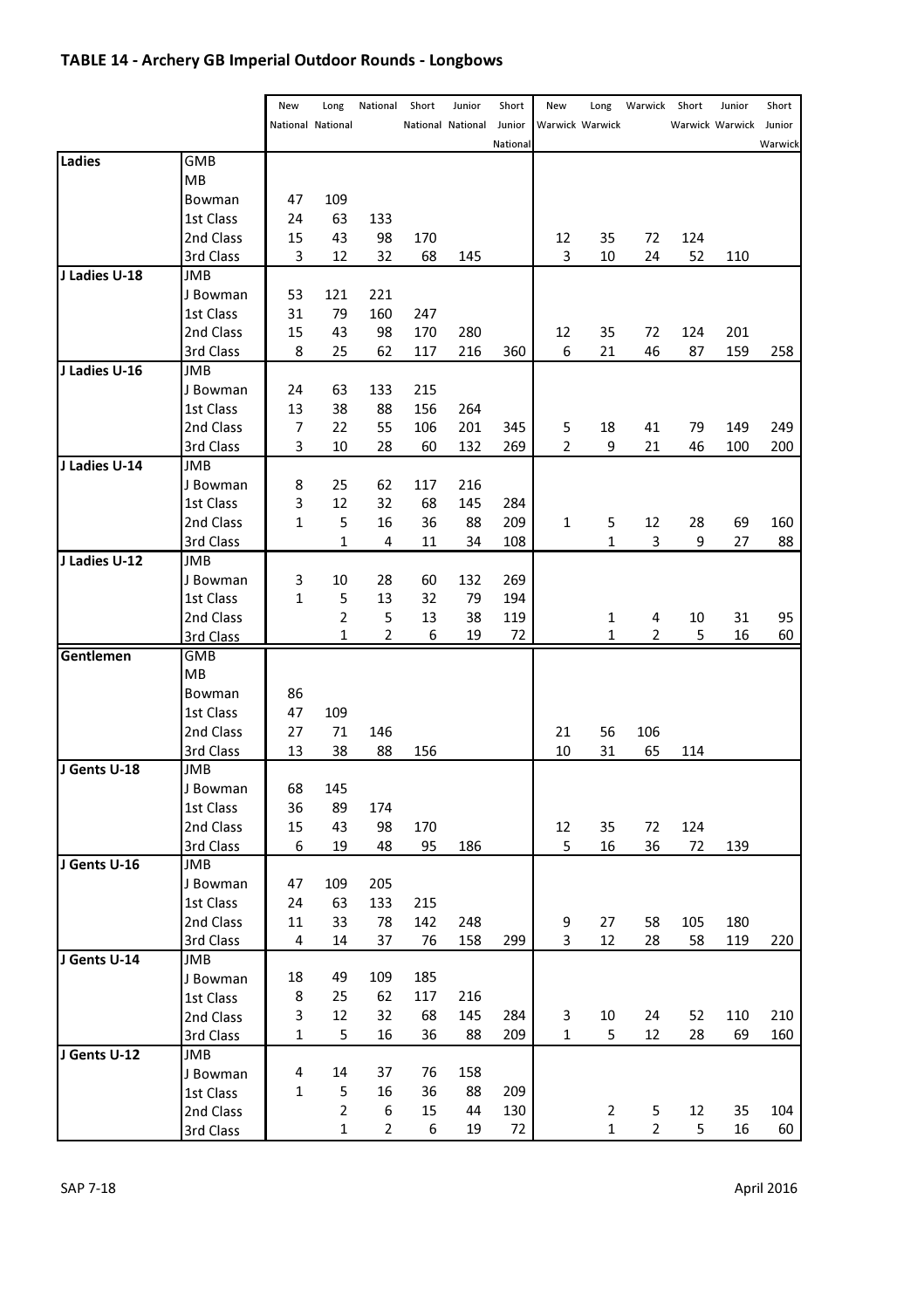## TABLE 22 - Archery GB Metric Outdoor Rounds - Longbows

|               |                       |                |                  |                |             |                |                | Short  |                 | Short  |                 | Short  |
|---------------|-----------------------|----------------|------------------|----------------|-------------|----------------|----------------|--------|-----------------|--------|-----------------|--------|
|               |                       | Long<br>Metric | Long<br>Metric   | Long<br>Metric | Long        | Long<br>Metric | Long<br>Metric | Metric | Short<br>Metric | Metric | Short<br>Metric | Metric |
|               |                       |                | Gents Ladies / I | Ш              | Metric<br>Ш | IV             | ٧              | G/L/I  | $\sf II$        | Ш      | IV              | ٧      |
| Ladies        | GMB                   |                |                  |                |             |                |                |        |                 |        |                 |        |
|               | MВ                    |                |                  |                |             |                |                |        |                 |        |                 |        |
|               | Bowman                | 69             | 127              |                |             |                |                |        |                 |        |                 |        |
|               | 1st Class             | 36             | 73               | 126            |             |                |                |        |                 |        |                 |        |
|               | 2nd Class             | 24             | 50               | 91             | 167         |                |                | 138    |                 |        |                 |        |
|               |                       | 6              |                  | 29             |             |                |                |        |                 |        |                 |        |
| J Ladies U-18 | 3rd Class<br>JMB      |                | 13               |                | 64          | 146            |                | 60     | 72              |        |                 |        |
|               |                       | 77             | 141              | 217            |             |                |                |        |                 |        |                 |        |
|               | J Bowman<br>1st Class | 47             | 92               | 154            | 248         |                |                | 197    |                 |        |                 |        |
|               |                       |                |                  |                |             |                |                |        |                 |        |                 |        |
|               | 2nd Class             | 24             | 50               | 91             | 167         | 289            |                | 138    | 165             |        |                 |        |
|               | 3rd Class             | 13             | 29               | 56             | 113         | 221            | 383            | 98     | 118             | 250    |                 |        |
| J Ladies U-16 | JMB                   |                |                  |                |             |                |                |        |                 |        |                 |        |
|               | J Bowman              | 36             | 73               | 126            | 214         |                |                | 172    |                 |        |                 |        |
|               | 1st Class             | 20             | 44               | 81             | 153         | 272            |                | 127    | 152             |        |                 |        |
|               | 2nd Class             | 11             | 25               | 50             | 102         | 205            | 367            | 90     | 108             | 236    |                 |        |
|               | 3rd Class             | 5              | 12               | 25             | 57          | 133            | 288            | 54     | 65              | 169    | 378             |        |
| J Ladies U-14 | JMB                   |                |                  |                |             |                |                |        |                 |        |                 |        |
|               | J Bowman              | 13             | 29               | 56             | 113         | 221            |                | 98     | 118             |        |                 |        |
|               | 1st Class             | 6              | 13               | 29             | 64          | 146            | 304            | 60     | 72              | 181    |                 |        |
|               | 2nd Class             | 2              | 6                | 14             | 33          | 88             | 224            | 35     | 41              | 123    | 328             |        |
|               | 3rd Class             | $\mathbf{1}$   | 1                | 4              | 10          | 32             | 116            | 12     | 14              | 56     | 228             | 276    |
| J Ladies U-12 | JMB                   |                |                  |                |             |                |                |        |                 |        |                 |        |
|               | J Bowman              | 5              | 12               | 25             | 57          | 133            | 288            | 54     | 65              | 169    |                 |        |
|               | 1st Class             | 2              | 5                | 12             | 29          | 78             | 209            | 31     | 37              | 112    | 315             |        |
|               | 2nd Class             | 1              | $\overline{2}$   | 4              | 12          | 37             | 127            | 14     | 17              | 63     | 240             | 291    |
|               | 3rd Class             |                | 1                | 2              | 5           | 18             | 76             | 7      | 8               | 36     | 181             | 219    |
| Gentlemen     | <b>GMB</b>            |                |                  |                |             |                |                |        |                 |        |                 |        |
|               | МB                    |                |                  |                |             |                |                |        |                 |        |                 |        |
|               | Bowman                | 120            |                  |                |             |                |                |        |                 |        |                 |        |
|               | 1st Class             | 69             | 127              |                |             |                |                |        |                 |        |                 |        |
|               | 2nd Class             | 41             | 82               | 140            |             |                |                |        |                 |        |                 |        |
|               | 3rd Class             | 20             | 44               | 81             | 153         |                |                | 127    |                 |        |                 |        |
| J Gents U-18  | JMB                   |                |                  |                |             |                |                |        |                 |        |                 |        |
|               | J Bowman              | 97             | 170              |                |             |                |                |        |                 |        |                 |        |
|               | 1st Class             | 54             | 103              | 168            |             |                |                |        |                 |        |                 |        |
|               | 2nd Class             | 24             | 50               | 91             | 167         |                |                | 138    |                 |        |                 |        |
|               | 3rd Class             | 9              | 21               | 43             | 91          | 190            |                | 82     | 98              |        |                 |        |
| J Gents U-16  | JMB                   |                |                  |                |             |                |                |        |                 |        |                 |        |
|               | J Bowman              | 69             | 127              | 200            |             |                |                |        |                 |        |                 |        |
|               | 1st Class             | 36             | 73               | 126            | 214         |                |                | 172    |                 |        |                 |        |
|               | 2nd Class             | 17             | 38               | 72             | 139         | 255            |                | 117    | 140             |        |                 |        |
|               | 3rd Class             | 7              | 16               | 33             | 72          | 160            | 320            | 67     | 80              | 194    |                 |        |
| J Gents U-14  | JMB                   |                |                  |                |             |                |                |        |                 |        |                 |        |
|               | J Bowman              | 27             | 57               | 102            | 182         |                |                | 149    |                 |        |                 |        |
|               | 1st Class             | 13             | 29               | 56             | 113         | 221            |                | 98     | 118             |        |                 |        |
|               | 2nd Class             | 6              | 13               | 29             | 64          | 146            | 304            | 60     | 72              | 181    |                 |        |
|               | 3rd Class             | 2              | 6                | 14             | 33          | 88             | 224            | 35     | 41              | 123    | 328             |        |
| J Gents U-12  | JMB                   |                |                  |                |             |                |                |        |                 |        |                 |        |
|               | J Bowman              | 7              | 16               | 33             | 72          | 160            |                | 67     | 80              |        |                 |        |
|               | 1st Class             | 2              | 6                | 14             | 33          | 88             | 224            | 35     | 41              | 123    |                 |        |
|               | 2nd Class             | 1              | $\overline{2}$   | 5              | 14          | 42             | 139            | 16     | 19              | 70     | 252             |        |
|               | 3rd Class             |                | 1                | $\overline{2}$ | 5           | 18             | 76             | 7      | 8               | 36     | 181             | 219    |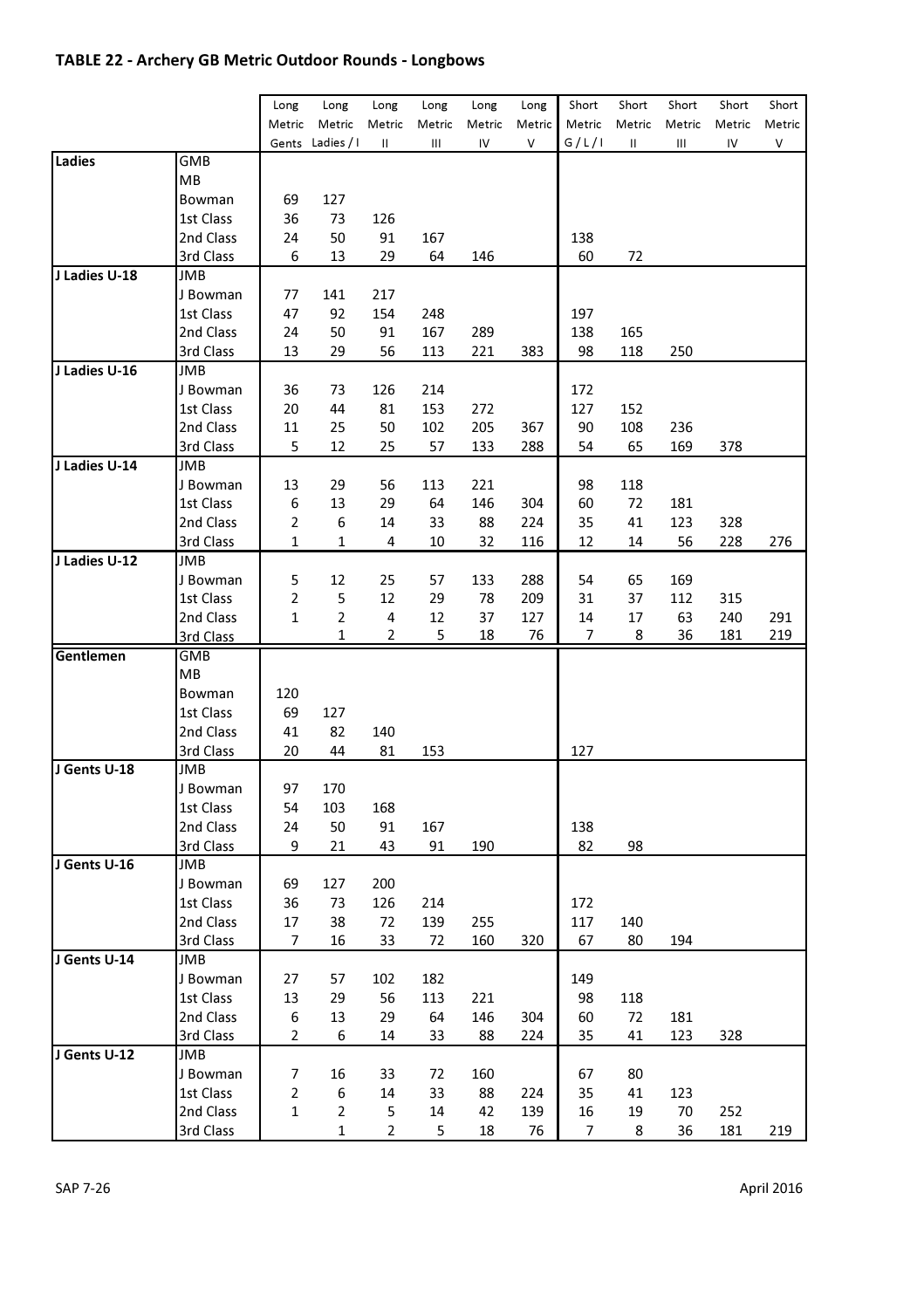# TABLE 18 - Archery GB Metric Outdoor Rounds - Longbows

|               |            | Metric       | Metric        | Metric | Metric | Metric |
|---------------|------------|--------------|---------------|--------|--------|--------|
|               |            | $\mathsf{L}$ | $\mathsf{II}$ | Ш      | IV     | V      |
|               |            |              |               |        |        |        |
| Ladies        | GMB        | 539          |               |        |        |        |
|               | MB         | 448          |               |        |        |        |
|               | Bowman     | 364          |               |        |        |        |
|               | 1st Class  | 245          | 332           |        |        |        |
|               | 2nd Class  | 187          | 256           | 475    |        |        |
|               | 3rd Class  | 74           | 101           | 245    | 537    |        |
| J Ladies U-18 | JMB        | 478          | 610           |        |        |        |
|               | J Bowman   | 391          | 512           |        |        |        |
|               | 1st Class  | 289          | 388           | 628    |        |        |
|               | 2nd Class  | 187          | 256           | 475    | 783    |        |
|               | 3rd Class  | 127          | 174           | 363    | 672    | 891    |
| J Ladies U-16 | JMB        | 338          | 449           | 690    |        |        |
|               | J Bowman   | 245          | 332           | 566    |        |        |
|               | 1st Class  | 171          | 234           | 446    | 756    |        |
|               | 2nd Class  | 114          | 157           | 338    | 645    | 865    |
|               | 3rd Class  | 66           | 90            | 225    | 511    | 730    |
| J Ladies U-14 | JMB        | 205          | 280           | 505    | 810    |        |
|               | J Bowman   | 127          | 174           | 363    | 672    |        |
|               | 1st Class  | 74           | 101           | 245    | 537    | 758    |
|               | 2nd Class  | 41           | 55            | 156    | 415    | 614    |
|               | 3rd Class  | 14           | 18            | 66     | 260    | 392    |
| J Ladies U-12 | JMB        | 114          | 157           | 338    | 645    | 865    |
|               | J Bowman   | 66           | 90            | 225    | 511    | 730    |
|               | 1st Class  | 36           | 48            | 141    | 393    | 585    |
|               | 2nd Class  | 16           | 21            | 75     | 277    | 418    |
|               | 3rd Class  | 8            | 10            | 41     | 199    | 296    |
| Gentlemen     | <b>GMB</b> |              |               |        |        |        |
|               | <b>MB</b>  |              |               |        |        |        |
|               | Bowman     |              |               |        |        |        |
|               | 1st Class  | 364          |               |        |        |        |
|               | 2nd Class  | 266          | 360           |        |        |        |
|               | 3rd Class  | 171          | 234           | 446    |        |        |
| J Gents U-18  | JMB        | 634          |               |        |        |        |
|               | J Bowman   | 448          |               |        |        |        |
|               | 1st Class  | 313          | 418           |        |        |        |
|               | 2nd Class  | 187          | 256           | 475    |        |        |
|               | 3rd Class  | 103          | 141           | 313    | 617    |        |
| J Gents U-16  | JMB        | 508          | 642           |        |        |        |
|               | J Bowman   | 364          | 480           |        |        |        |
|               | 1st Class  | 245          | 332           | 566    |        |        |
|               | 2nd Class  | 155          | 213           | 418    | 728    |        |
|               | 3rd Class  | 83           | 113           | 267    | 563    | 786    |
| J Gents U-14  | JMB        | 338          | 449           | 690    |        |        |
|               | J Bowman   | 205          | 280           | 505    |        |        |
|               | 1st Class  | 127          | 174           | 363    | 672    |        |
|               | 2nd Class  | 74           | 101           | 245    | 537    | 758    |
|               | 3rd Class  | 41           | 55            | 156    | 415    | 614    |
| J Gents U-12  | JMB        | 155          | 213           | 418    | 728    |        |
|               | J Bowman   | 83           | 113           | 267    | 563    |        |
|               | 1st Class  | 41           | 55            | 156    | 415    | 614    |
|               | 2nd Class  | 18           | 24            | 83     | 294    | 445    |
|               | 3rd Class  | 8            | 10            | 41     | 199    | 296    |